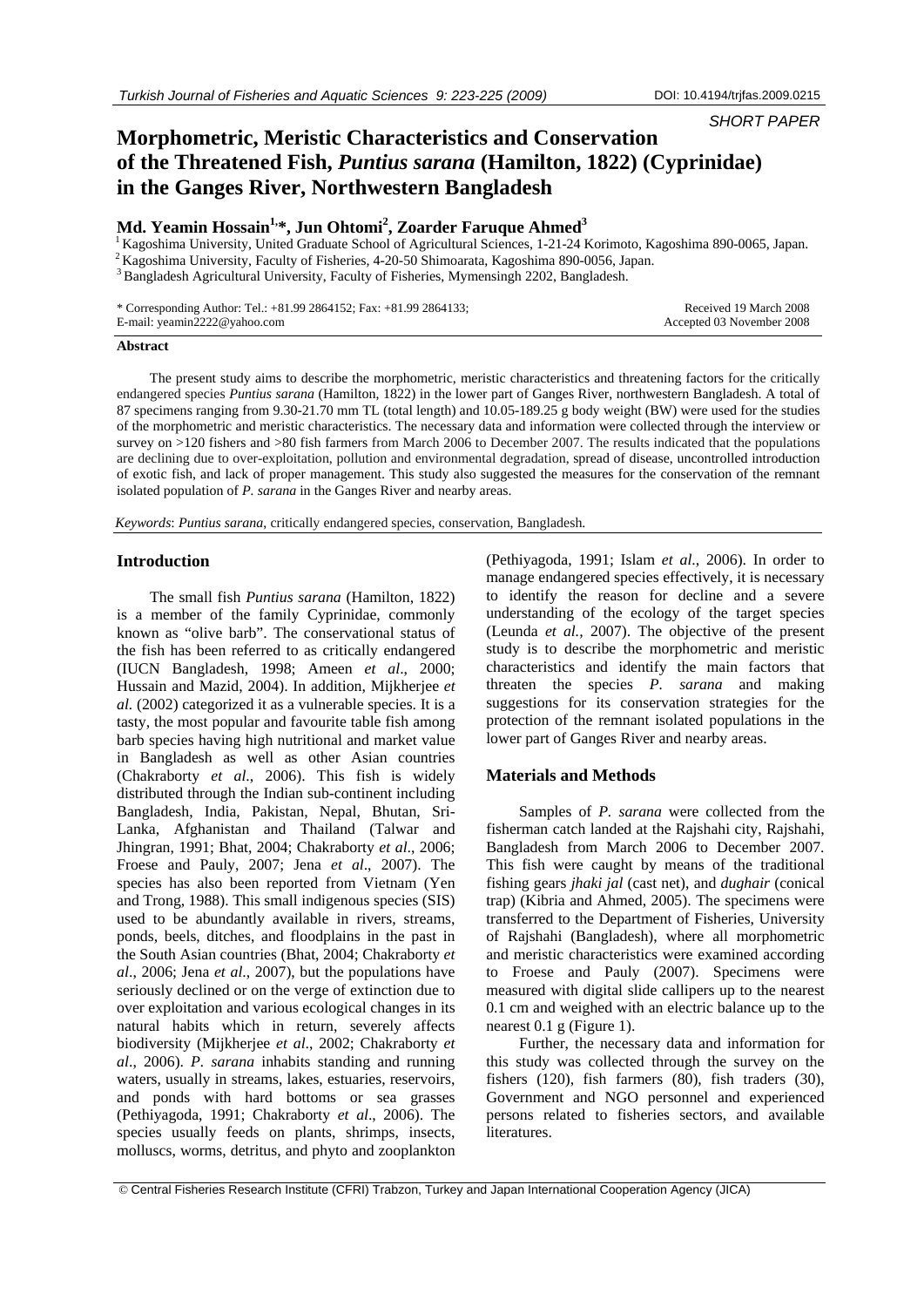### **Results and Discussion**

A total of 87 specimens ranging from 9.30-21.70 mm TL (total length) and 10.05-189.25 g body weight (BW) was used for the studies of morphometric and meristic characteristics. The main morphometric and meristic data are reported in Table 1 and 2, respectively. Body of *P. sarana* is deep and moderately compressed, with an elevated dorsal profile (Figure 1). Mouth is terminal. There are 2 pairs of barbels with the rostral equal to the length of orbit and a longer maxillary. The snout is rounded with no observable pores. Body scales are cycloid, with no black spots on body. The last ray of the dorsal is un-branched, strongly osseous and finely serrated along its posterior edge. The origin of the dorsal is



**Figure 1.** Drawing of *Puntius sarana* (Hamilton, 1822).

| Table 1. Morphometric measurements of the <i>Pantius sarana</i> (Hamilton, 1822) specimens (n= 87) captured from the lower |  |  |  |
|----------------------------------------------------------------------------------------------------------------------------|--|--|--|
| part of the Ganges River, northwestern Bangladesh                                                                          |  |  |  |

|                              | Min<br>Max<br>Mean $\pm$ SD<br>Measurements (cm) |       | TL(%)            |           |
|------------------------------|--------------------------------------------------|-------|------------------|-----------|
|                              |                                                  |       | Mean             |           |
| Total length (TL)            | 9.30                                             | 21.70 | $12.81 \pm 3.71$ |           |
| Fork length (FL)             | 8.21                                             | 19.60 | $11.41 \pm 3.31$ | 89.07% TL |
| Standard length (SL)         | 7.30                                             | 17.50 | $10.10 \pm 3.01$ | 78.84% TL |
| Post-dorsal length (PdL)     | 1.60                                             | 10.20 | $5.75 \pm 2.47$  | 44.89% TL |
| Pre-dorsal length (PL)       | 3.31                                             | 8.40  | $5.04 \pm 1.52$  | 39.34% TL |
| Head length (HL)             | 1.92                                             | 4.21  | $2.65 + 0.64$    | 20.69% TL |
| Caudal fin length (CFL)      | 0.51                                             | 4.50  | $2.34 \pm 1.18$  | 18.27% TL |
| Dorsal fin length (DFL)      | 1.21                                             | 3.95  | $2.30 \pm 0.81$  | 17.95% TL |
| Pectoral fin length (PFL)    | 0.80                                             | 3.21  | $1.84 \pm 0.67$  | 14.36% TL |
| Anal fin length (AFL)        | 0.80                                             | 2.50  | $1.75 \pm 0.45$  | 13.66% TL |
| Caudal peduncle length (CPL) | 0.90                                             | 3.50  | $1.79 \pm 0.78$  | 13.97% TL |
| Pelvic fin length (PFL)      | 0.80                                             | 2.80  | $1.66 \pm 0.53$  | 12.96% TL |
| Caudal peduncle depth (CPD)  | 0.40                                             | 2.60  | $1.26 \pm 0.64$  | 9.84% TL  |
| Mouth length (ML)            | 0.80                                             | 1.80  | $1.13 + 0.27$    | 8.82% TL  |
| Anal fin depth (AFD)         | 0.50                                             | 1.70  | $1.11 + 0.36$    | 8.67% TL  |
| Snout length (SnL)           | 0.42                                             | 1.12  | $0.73 \pm 0.23$  | 5.70% TL  |

Min, minimum, Max, maximum; SD, standard deviation; TL (%) = percentage of total length (S.D. <0.01 in all cases)

**Table 2.** Meristic counts of the *Pantius sarana* (Hamilton, 1822) specimens (n= 87) captured from the lower part of the Ganges River, northwestern Bangladesh

| Meristic data           | Number     | Meristic data            | Number  |
|-------------------------|------------|--------------------------|---------|
| Dorsal fin rays         | $III-9$    | Caudal peduncle scale    | 16      |
| Anal fin rays           | $II-6$     | Circumference scale      | 25      |
| Pectoral fin rays       | $I-14$     | No. of barbel            | 2 pairs |
| Pelvic fin rays         | I-8        | Scale along lateral line | 33      |
| Caudal fin rays         | $IV-17-IV$ | Scale above lateral line | 6       |
| Branchiostegal rays     |            | Scale below lateral line |         |
| Scale before dorsal fin | 10         |                          |         |